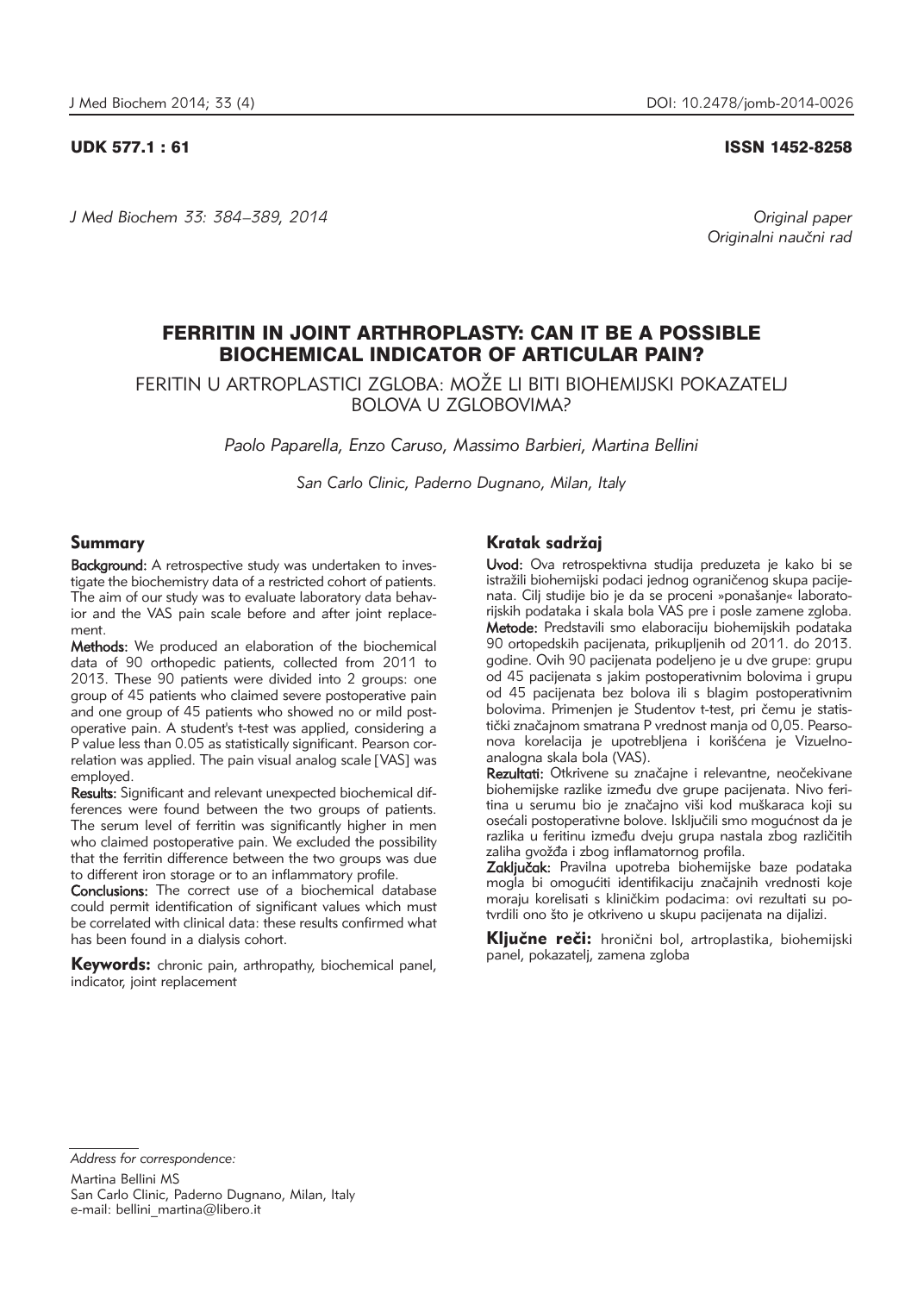## Introduction

Joint replacement surgery is a safe and effective procedure (1); it is generally conducted to relieve arthritis pain or fix severe physical joint damage.

Knee replacement surgery, also known as knee arthroplasty, is regarded as a modern surgical procedure that entails restoring the weight bearing facade of the knee joint that is damaged, worn out, or diseased to relieve pain and movement disability (2). Hip replacement is a surgical procedure in which the hip joint is replaced by a prosthetic implant. Hip replacement surgery can be performed as a total replacement or a hemi (half) replacement. A total hip replacement consists of replacing both the acetabulum and the femoral head, while hemiarthroplasty generally only replaces the femoral head (3).

Some patients who have had joint replacement suffer chronic pain after the surgery. Causes of postoperative pain are various after knee arthroplasty: complex regional pain syndrome type 1 (characterized by pain, swelling, stiffness and skin changes), intra-articular causes such as infection, aseptic loosening, soft-tissue impingement and arthrofibrosis (4, 5). After hip replacement, pain can arise if the iliopsoas rubs against the edge of the acetabular cup (5, 6). Even though hip replacement surgery is the second most common joint replacement procedure, closely following knee replacements, and even though hip and knee arthroplasty are useful to reduce pain, often pain management can be difficult.

The objective of our study was to investigate the biochemical aspects of patients undergoing a joint replacement that suffer from pain due to joint arthropathy, after an in-depth clinical investigation of the patients' conditions. Our specific question was whether there is a connection between painful joints and plasma levels of biochemical analytes. The purpose is to create a basis for identifying a possible biochemical indicator able to predict arthropathy and related pain onset in joint replacement patients.

#### Materials and Methods

#### *Patients*

Our cohort consists of 90 patients who have received joint replacement at the San Carlo Clinic of Paderno Dugnano (Milan). We have divided them into two groups: Group A, consisting of 45 patients who claim severe and moderate pain (VAS score 45–100) after joint replacement, and Group B, consisting of 45 patients with mild or no pain (0–44) (7) after joint replacement. The common cause of arthroplasty is knee arthritis. Demographic data are shown in *Table I*.

The patients in the two different groups were standardized for age and gender. Median age is  $55±10$  years for men and  $62±9$  for women, and

| Demographic<br>characteristic             | Group B      | Group A      |  |  |
|-------------------------------------------|--------------|--------------|--|--|
|                                           | 45           | 45           |  |  |
| Age (years)                               | $72 + 10$    | $74 + 8$     |  |  |
| Sex (male/female)                         | 10/15        | 10/15        |  |  |
| Body mass index<br>-BMI kg/m <sup>2</sup> | $23.5 + 4.0$ | $22.3 + 5.2$ |  |  |

each group includes 23 women and 22 men. All the patients are Caucasian. The treatment panel is similar for all our patients: before the joint replacement we administered Cefazolin and Enoxaparin sodium, while after the joint replacement we administered Amoxycillin and Enoxaparin sodium. Pain was treated by commonly used analgesics and antiinflammatory drugs, i.e. paracetamol, tramadol, and ibuprofen. Patients, before and after joint replacement, are not treated with erythropoietin, blood transfusions or antineoplastic drugs. No rheumatic disease and autoimmune disorders were found.

Arterial hypertension was found in 38/45 in the group A and 39/45 in the group B; high serum blood cholesterol was treated in 25/45 patients in the group A and 28/45 in the group B; diabetes mellitus was found in 12/45 patients in the group A and 14/45 in the group B.

Postoperative complications were excluded: prosthesis infection, aseptic loosening, venous thromboembolism, severe anemia with peripheral tissue hypoxia and prosthesis dislocation. Neurologic problems, including spinal stenosis, neurogenic clacudication, and lumbar radiculopathy were also excluded. Complex regional pain syndrome type 1, previously known as reflex sympathetic dystrophy, was excluded as the cause of postoperative pain.

#### *Laboratory examinations*

A large computerized hospital database containing extensive clinical, laboratory and pathological information has been consulted.

The plasma level of analytes was recorded before and after joint replacement from 2011 to 2012 as a routine procedure. Analytes that represent our panel: albumin, alpha-1-globulin and alpha-2 globulin, basophil cells, beta-globulin, mean corpuscular hemoglobin concentration, reticulocyte hemoglobin content, mean hemoglobin, mean volume, B12 vitamin, C reactive protein, calcitonin, calcium, chloride, total cholesterol, copper, corrected calcium, correction ratio, C peptide, creatine kinase, serum creatinine, creatinine clearance, eosinophils, erythrocyte sedimentation rate, ferritin, folate, gamma glu-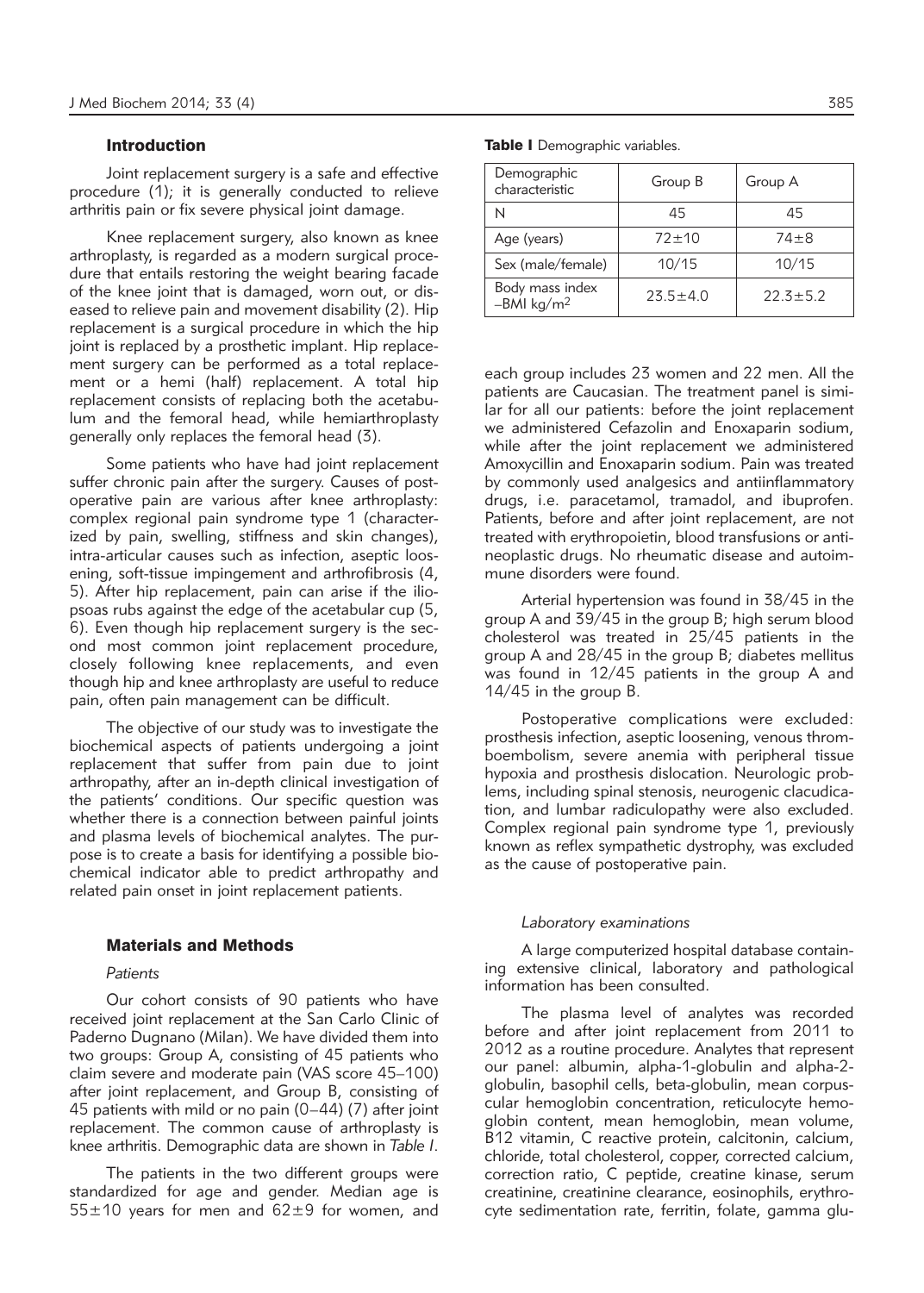tamyl transferase, haptoglobin, glycated hemoglobin, high density lipoprotein cholesterol, hematocrit, hemoglobin, international normalized ratio, iron, lactate, lactate dehydrogenase, low density lipoprotein cholesterol, lymphocytes, magnesium, monocytes, serum myoglobin, neutrophils, alanine aminotransferase, aspartate aminotransferase, parathyroid hormone,  $pCO<sub>2</sub>$ , glucose, pH, phosphate, platelet,  $pO<sub>2</sub>$ , potassium, proteins, red cells, sodium, transferrin, triglycerides, troponin I, urate, urea, red cell dispersion width, reticulocytes, urine calcium excretion, urine creatinine, urine, and white cells.

The analytes were measured before and after joint replacement. Particular attention was focused on inflammatory and iron storage parameters.

#### *Statistical analysis*

All the statistical analyses and the significance of differences between groups were determined by unpaired student's t-test. A P value of <0.05 was considered statistically significant. Mean±standard deviation is given for quantitative variables.

Pearson correlation was calculated.

## *Visual Analog Scale*

The visual analog scale [VAS], a psychometric response scale, was used with all the 50 patients to record pain intensity when the data were analyzed. Pain intensity is referred to as 0 to 10, in which  $0 =$ no pain at all and  $10 =$  the worst pain imaginable. We classified pain as mild [5 to 44], moderate [45 to 74], or severe [75 to 100]. VAS administration was approved by the ethics committee of the hospital and each patient was informed about the study; written informed consent was obtained before administration.

### Results

Patients complained about different levels of pain before and after joint replacement. The mean value of VAS before joint replacement in Group A was  $75±1$ ; in Group B, the VAS level before joint replacement was  $77 \pm 1.1$ . The mean value of VAS after joint replacement in Group A was  $40\pm1.2$ ; in Group B, the VAS level after joint replacement was  $60 \pm 1$ . The different types of joints do not influence the VAS mean value: total hip replacement showed VAS mean values of 70, partial hip replacement 70 and knee replacement 65, after surgery. Regarding the laboratory parameters, a statistical difference in serum ferritin mean values [P<0.01] was observed in men before and after surgery, as shown in *Table II.*

#### Table II Iron panel.

|                             | Ferritin, pmol/L |                |                                           |                | MCHC, g/dL                                                                   |                                 | Chr $\times$ 10 <sup>9</sup> /L |                | MCH, pg/cell                                                              |                       | Hemoglobin,<br>mmol/L |                      | Iron,<br>µmol/L |                | MCV, fl        |                |       |  |
|-----------------------------|------------------|----------------|-------------------------------------------|----------------|------------------------------------------------------------------------------|---------------------------------|---------------------------------|----------------|---------------------------------------------------------------------------|-----------------------|-----------------------|----------------------|-----------------|----------------|----------------|----------------|-------|--|
| Before joint<br>replacement | Female           |                | Male                                      |                | Mean                                                                         |                                 | Mean                            |                | Mean                                                                      |                       | Mean                  |                      | Mean            |                | Mean           |                |       |  |
|                             | Mean<br>± SD     | $\overline{N}$ | Mean<br>± SD                              | $\overline{N}$ | ± SD                                                                         | $\overline{N}$                  | ± SD                            | $\overline{N}$ | ± SD                                                                      | $\overline{N}$        | ± SD                  | $\overline{N}$       | ± SD            | $\overline{N}$ | ± SD           | $\overline{N}$ |       |  |
| A $(n=45)$                  |                  |                | 575.32±170 23 685.33±173 22 29.52±2.34 45 |                |                                                                              |                                 | $31.42 \pm 1.3$                 |                | $ 45 28.98 \pm 1.45 45 6.18 \pm 0.93 45 8.57 \pm 3.7 45 90.9 \pm 4.25 45$ |                       |                       |                      |                 |                |                |                |       |  |
| $B(n=45)$                   | $631.4 \pm 165$  | 23             | $959.7 \pm 167$                           |                | 22 30.34 ± 1.58 45                                                           |                                 |                                 |                | 30.16±2.3 45 24.56±2.67 45 7.36±0.66 45 9.54±4.5 45 90.75 ± 3.27 45       |                       |                       |                      |                 |                |                |                |       |  |
| P value                     |                  |                |                                           |                |                                                                              |                                 |                                 |                |                                                                           |                       |                       |                      |                 |                |                |                |       |  |
| A VS B                      | >0.01            |                | < 0.01                                    |                | >0.05                                                                        |                                 | >0.05                           |                | >0.05                                                                     |                       | >0.05                 |                      | >0.05           |                | >0.05          |                |       |  |
|                             | Ferritin, pmol/L |                |                                           | MCHC, g/dL     |                                                                              | Chr $\times$ 10 <sup>9</sup> /L |                                 | MCH, pg/cell   |                                                                           | Hemoglobin,<br>mmol/L |                       | Iron,<br>$\mu$ mol/L |                 | MCV, fl        |                |                |       |  |
| After joint<br>replacement  | Female<br>Male   |                |                                           | Mean           |                                                                              | Mean                            |                                 | Mean           |                                                                           | Mean                  |                       | Mean                 |                 | Mean           |                |                |       |  |
|                             | Mean<br>± SD     | $\overline{N}$ | Mean<br>$\pm$ SD                          | $\overline{N}$ | ± SD                                                                         | $\mathsf{N}$                    | ± SD                            | $\overline{N}$ | ± SD                                                                      | $\overline{N}$        | ± SD                  | N                    | ± SD            | $\overline{N}$ | ± SD           | $\mathsf{N}$   |       |  |
| A $(n=45)$                  | 577.47 ± 127 23  |                | $649 \pm 144$                             |                | 2231.15 ± 2.36 45                                                            |                                 | $30.44 \pm 2.3$                 |                | $145$  26.85±1.44 45 6.18±0.69 45  8.54±3.4  45  90.9±5.25  45            |                       |                       |                      |                 |                |                |                |       |  |
| $B(n=45)$                   | $662.8 \pm 134$  | 23             | $900 \pm 156$                             |                | $22 31.29 \pm 1.36 45 31.17 \pm 2.24 45 26.64 \pm 2.28 45 6.16 \pm 0.72 45 $ |                                 |                                 |                |                                                                           |                       |                       |                      | $8.7 + 5.8$     |                | 4590.55±6.2345 |                |       |  |
| P value                     |                  |                |                                           |                |                                                                              |                                 |                                 |                |                                                                           |                       |                       |                      |                 |                |                |                |       |  |
| A VS B                      | < 0.05           |                | < 0.01                                    |                | >0.05                                                                        |                                 |                                 | >0.05          |                                                                           |                       |                       | >0.05                |                 |                | >0.05          |                | >0.05 |  |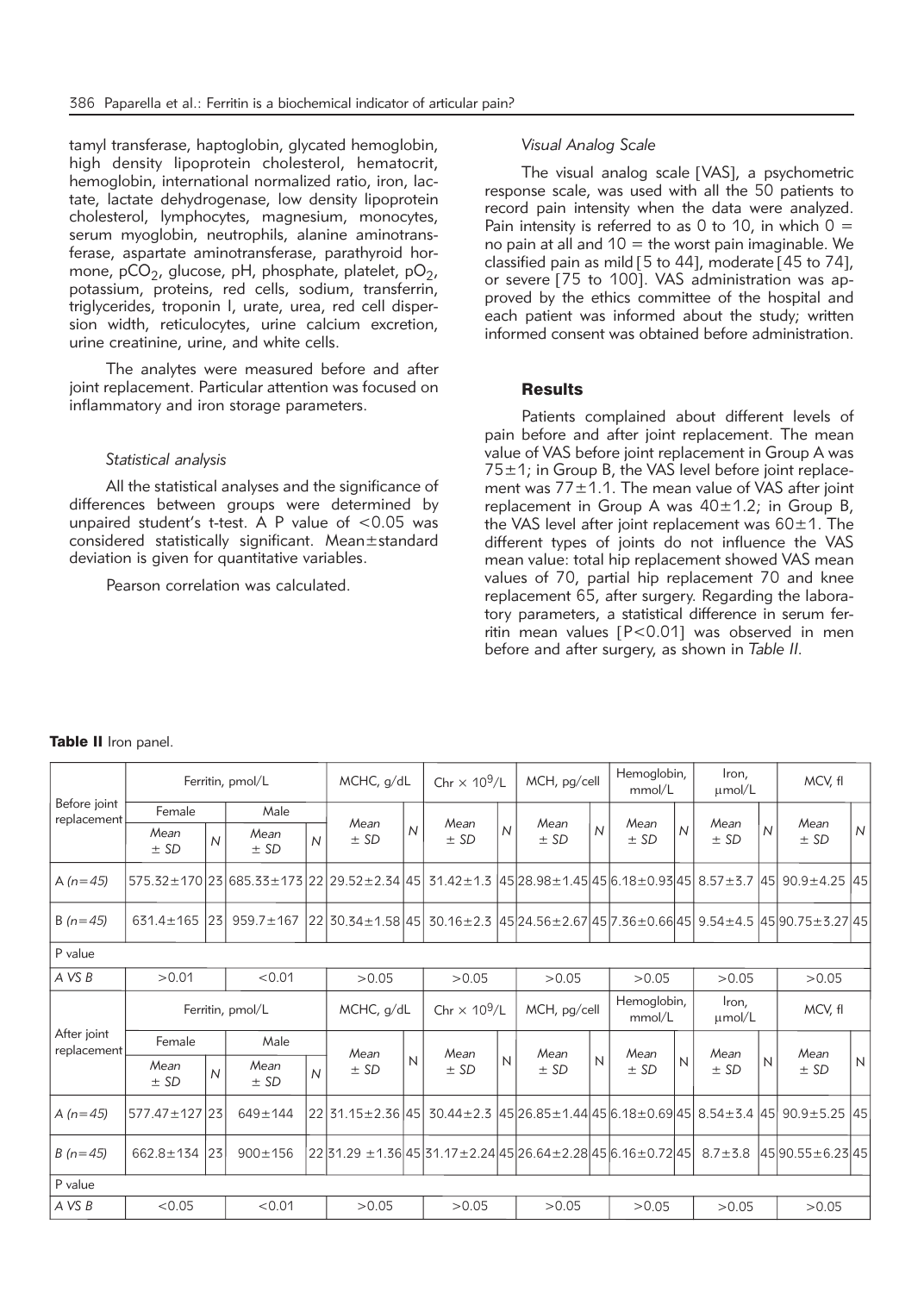| Before joint               | White cells<br>$\times$ 10 <sup>9</sup> /L |                                            | Lymphocytes<br>$\times$ 10 <sup>9</sup> /L |       | Neutrophils<br>$\times$ 10 <sup>9</sup> /L |       |                                         | $\times$ 10 <sup>9</sup> /L | <b>ESR</b>       |       | CRP nmol/L       |            |
|----------------------------|--------------------------------------------|--------------------------------------------|--------------------------------------------|-------|--------------------------------------------|-------|-----------------------------------------|-----------------------------|------------------|-------|------------------|------------|
| replacement                | Mean<br>$±$ SD                             | N                                          | Mean<br>$±$ SD                             | N     | Mean<br>$±$ SD                             | N     | Mean<br>$±$ SD                          | N                           | Mean<br>$±$ SD   | N     | Mean $\pm$ SD    | N          |
| A $(n=45)$                 | $6.75 \pm 1.8$                             | 45                                         | 45<br>$0.022 \pm 0.0072$                   |       | $0.059 \pm 0.00834$                        | 45    | $218.84 \pm 80$                         | 45                          | $79 + 26$        | 45    | $19.33 \pm 37$   | 45         |
| $B(n=45)$                  | $6.42 \pm 2.5$                             | 45                                         | $0.021 \pm 0.0068$                         | 45    | $0.065 \pm 0.0076$                         | 45    | $219.38 \pm 78$                         | 45                          | $74.17 \pm 27.5$ | 45    | l19.81±34.39l45  |            |
| P value                    |                                            |                                            |                                            |       |                                            |       |                                         |                             |                  |       |                  |            |
| A VS B                     | >0.05                                      | >0.05                                      |                                            |       | >0.05                                      |       | >0.05                                   |                             | >0.05            |       | >0.05            |            |
| After joint<br>replacement | White cells<br>$\times$ 10 <sup>9</sup> /L | Lymphocytes<br>$\times$ 10 <sup>9</sup> /L |                                            |       | Neutrophils<br>$\times$ 10 <sup>9</sup> /L |       | Platelet<br>$\times$ 10 <sup>9</sup> /L |                             | <b>ESR</b>       |       |                  | CRP nmol/L |
| Mean $\pm$ SD              | Mean<br>$±$ SD                             | N                                          | Mean<br>N<br>$±$ SD                        |       | Mean<br>$±$ SD                             | N     | Mean<br>$±$ SD                          | N                           | Mean<br>$±$ SD   | N     | Mean $\pm$ SD    | N          |
| A $(n=45)$                 | $5.78 \pm 2.1$                             | 45                                         | $0.022 \pm 0.0074$<br>45                   |       | $0.0625 \pm 0.00814$                       | 45    | $214.74 \pm 78$                         | 45                          | $80 + 29.8$      | 45    | $18.86 \pm 30.4$ | 45         |
| $B(n=45)$                  | $6.32 \pm 2.5$                             | 45                                         | $0.021 \pm 0.0062$<br>45                   |       | $0.063 \pm 0.0067$                         | 45    | $219.48 \pm 76$                         | 45                          | $70.17 \pm 30.5$ | 45    | $17.33 \pm 25.7$ | 45         |
| P value                    |                                            |                                            |                                            |       |                                            |       |                                         |                             |                  |       |                  |            |
| A VS B                     | >0.05                                      | >0.05                                      |                                            | >0.05 |                                            | >0.05 |                                         | >0.05                       |                  | >0.05 |                  |            |

Table III Inflammatory panel, except ferritin values.

Table IV Hemoglobin and red cells values.

| Before                     |                 | Hemoglobin, mmol/L |                 | Red cells x10 <sup>12</sup> /L |                |       |                |    |  |
|----------------------------|-----------------|--------------------|-----------------|--------------------------------|----------------|-------|----------------|----|--|
| joint                      | Women           |                    | Men             |                                | Women          |       | Men            |    |  |
| replacement                | $Mean \pm SD$   | N                  | $Mean \pm SD$   | N                              | $Mean \pm SD$  | N     | $Mean \pm SD$  | N  |  |
| A $(n=45)$                 | $6.87 \pm 1.26$ | 23                 | $7.5 \pm 0.72$  | 22                             | $4.03 \pm 0.9$ | 23    | $4.18 \pm 1.1$ | 22 |  |
| $B(n=45)$                  | $6.06 \pm 0.96$ | 23                 | $6.64 \pm 1.14$ | 22                             | $3.87 \pm 0.7$ | 23    | $4.09 \pm 0.9$ | 22 |  |
| P value                    |                 |                    |                 |                                |                |       |                |    |  |
| A VS B                     | >0.05           | >0.05              |                 | >0.05                          |                | >0.05 |                |    |  |
|                            |                 | Hemoglobin, mmol/L |                 | Red cells x10 <sup>12</sup> /L |                |       |                |    |  |
| After joint<br>replacement | Women           | Men                | Women           | Men                            |                |       |                |    |  |
|                            | $Mean \pm SD$   | N                  | $Mean \pm SD$   | N                              | $Mean \pm SD$  | N     | $Mean \pm SD$  | N  |  |
| A $(n=45)$                 | $6,72 \pm 0.66$ | 23                 | $6.9 \pm 0.6$   | 22                             | $3.98 \pm 0.7$ | 23    | $3.98 \pm 1.2$ | 22 |  |
| $B(n=45)$                  | $6.66 \pm 0.84$ | 23                 | $6.84 \pm 0.9$  | 22                             | $3.78 \pm 0.9$ | 23    | $3.99 + 1$     | 22 |  |
| P value                    |                 |                    |                 |                                |                |       |                |    |  |
| A VS B                     | >0.05           | >0.05              |                 | >0.05                          |                | >0.05 |                |    |  |

In the dialysis panel of analytes, only serum ferritin showed a statistically significant difference between the two groups, with an increase of 40 percent in the men of Group B compared to Group A before surgery, and with an increase of 39 percent in the men of Group B compared to Group A after surgery.

Due to these results, we decided to investigate the different role of serum ferritin within an inflammatory and an iron panel. The iron panel includes the analytes that are known to be iron status indicators such as mean corpuscular hemoglobin concentration, reticulocyte hemoglobin content, mean hemoglobin, hemoglobin, iron itself, and mean volume. The inflammatory panel includes white cells, lymphocytes, neutrophils, platelet, erythrocyte sedimentation rate, and C reactive protein. Neither of the panels showed any differences in ferritin behavior. Values are reported in Table II and III. Hemoglobin values were not relevant, as show in *Tables IV.*

We had the panel evaluated in particular men: higher ferritin level was not related with iron storage and inflammatory status. The value of Pearson correlation R is 0.37 (*Table V*).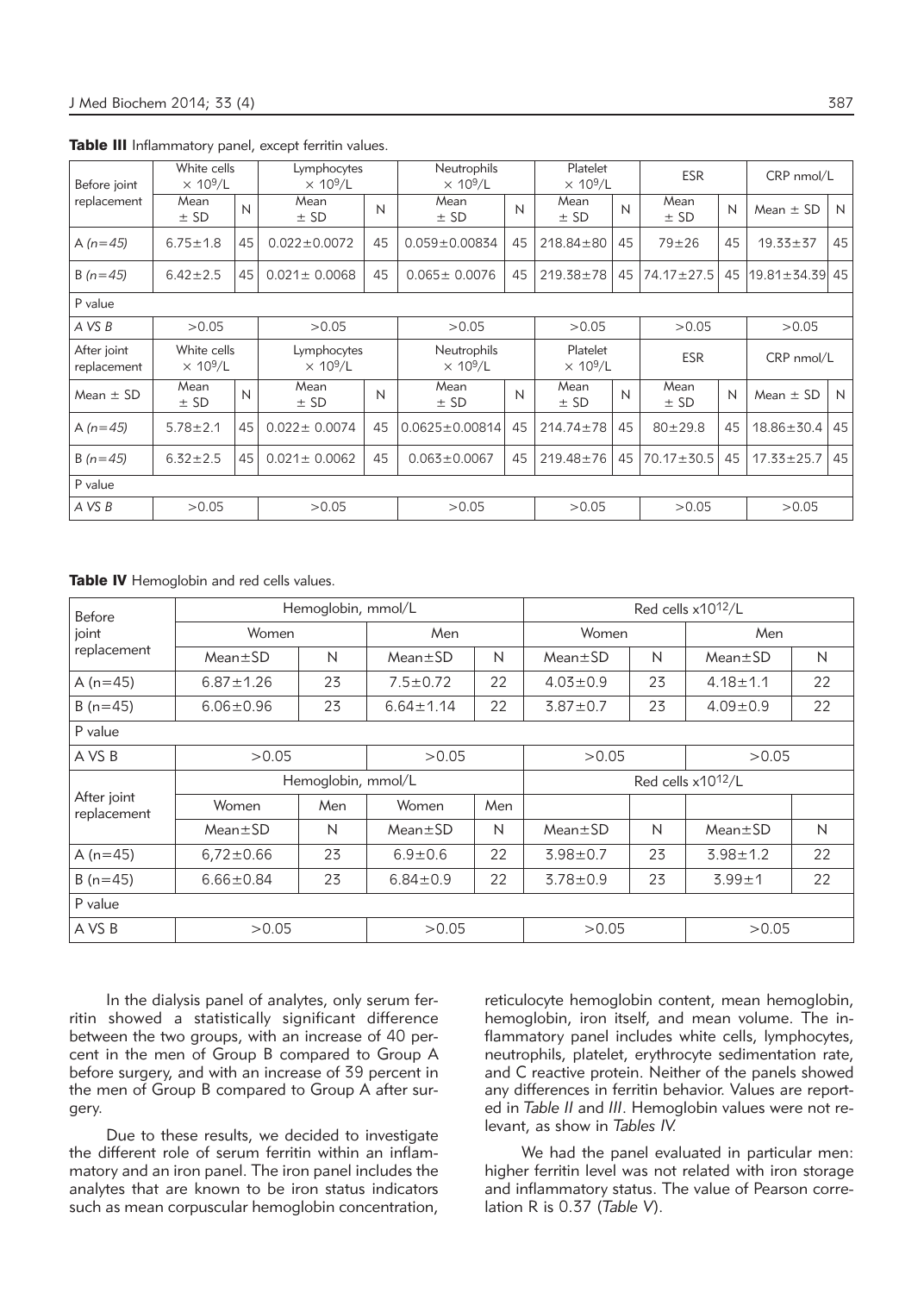| Before joint replacement |                                |      |                  |                  |  |  |  |  |
|--------------------------|--------------------------------|------|------------------|------------------|--|--|--|--|
|                          | VAS                            |      | Ferritin, pmol/L |                  |  |  |  |  |
|                          | Women                          | Men  | Women            | Men              |  |  |  |  |
|                          | Mean<br>Mean                   |      | $Mean \pm SD$    | $Mean \pm SD$    |  |  |  |  |
| N                        | 70                             | 80   | $575.32 \pm 170$ | $685.33 \pm 173$ |  |  |  |  |
| А                        | 70                             | 85   | $631.4 \pm 165$  | $959.7 \pm 167$  |  |  |  |  |
| After joint replacement  |                                |      |                  |                  |  |  |  |  |
|                          | <b>VAS</b><br>Ferritin, pmol/L |      |                  |                  |  |  |  |  |
|                          | Women                          | Men  | Women            | Men              |  |  |  |  |
|                          | Mean                           | Mean | $Mean \pm SD$    | $Mean \pm SD$    |  |  |  |  |
| N                        | 35                             | 45   | $257 + 58.1$     | $289 \pm 65.8$   |  |  |  |  |
| A                        | 75                             | 55   | $295 \pm 61.2$   | $402 \pm 71.3$   |  |  |  |  |
| Pearson correlation R    | 0.37                           |      |                  |                  |  |  |  |  |

|  |  | <b>Table V</b> Pearson correlation value. |  |
|--|--|-------------------------------------------|--|
|--|--|-------------------------------------------|--|

## **Discussion**

Laboratory tests for orthopedic patients are not diagnostic in the case of mechanical failure such as dislocation, periprosthetic fracture, or component disassociation. In the face of painful arthroplasty, laboratory tests are essential to establish a definitive diagnosis and notably to rule out or to ascertain an infectious complication or a hypersensitivity reaction. Laboratory tests in arthroplasty may be helpful in the diagnosis of an infected joint replacement, but patients may have normal laboratory results in spite of a deep infection (8). Specific tests that may be useful include a complete blood count with differential, erythrocyte sedimentation rate, and C-reactive protein.

No previous researcher has improved the complete iron storage biochemical panel and no one has considered ferritin outside its inflammatory and iron storage role. In fact, recently, Enko et al. (9) and Schleiffenbaum et al. (10) described the role of ferritin in major orthopedic surgery patients to describe anemia, Galliera et al. (11) described ferritin as a marker of postoperative joint infection inside the iron storage panel and Fotland et al. (12) hypothesized that iron status and ferritin could predict transfusion requirement after joint replacement.

Knowing how and when we can treat joint pain is necessary to improve the quality of life for patients, because pain is a significant problem and is often not being effectively managed at present. Pain may come gradually or fluctuate over a period of weeks, or it may develop suddenly, so targeted therapy is often difficult.

The individualization of biochemical indicators of articular pain could open up the possibility for improvement of actual treatment protocols and for personalized pain therapy.

Investigating the role of ferritin in joint pain is the primary outcome. Standardizing our patients was our first target. From the clinical point of view, we considered gender, age, therapy panel, comorbidity [diabetes mellitus, arterial hypertension, ischemic heart disease, cerebrovascular disease], in order to guarantee the best available homogeneity. Our group has investigated the role of ferritin in dialysis related arthropathy and pain (13): dialysis-related arhtropathy is severe, often disabling and causing severe pain (14) and it remains a significant clinical problem in dialysis patients (15).

If it contributes to functional limitations and/or leads to another clinical problem that worsens the patient's quality of life (16–18), it is not being effectively managed. In fact, joint pain was shown in at least 50 percent of dialysis patients (19), with scores of 4 to 7 on the VAS (20), with a very low success rate, and there is no specific therapeutic protocol for these patients, due to the unpredictable and abnormal pharmacokinetics in dialysis patients.

In our cohort, we observed a statistical difference in serum ferritin mean values [P<0.01] between patients with and without pain, after groups standardization.

These results were partially confirmed in our study on joint replacement and pain, because we found a statistically relevant ferritin increase in men who claimed higher levels of pain after surgery, while women did not show this kind of results.

Although technically a positive correlation, the Person correlation coefficient shows that the relationship between our variables is weak, but close to 0.4, that means moderate correlation. Pearson correlation will be reevaluated in a prospective study to minimize this kind of error.

Our research has some limits. One is the small number of patients. Second, there is the episodic revelation of pain intensity during the long observation period. We are currently defining a protocol of in